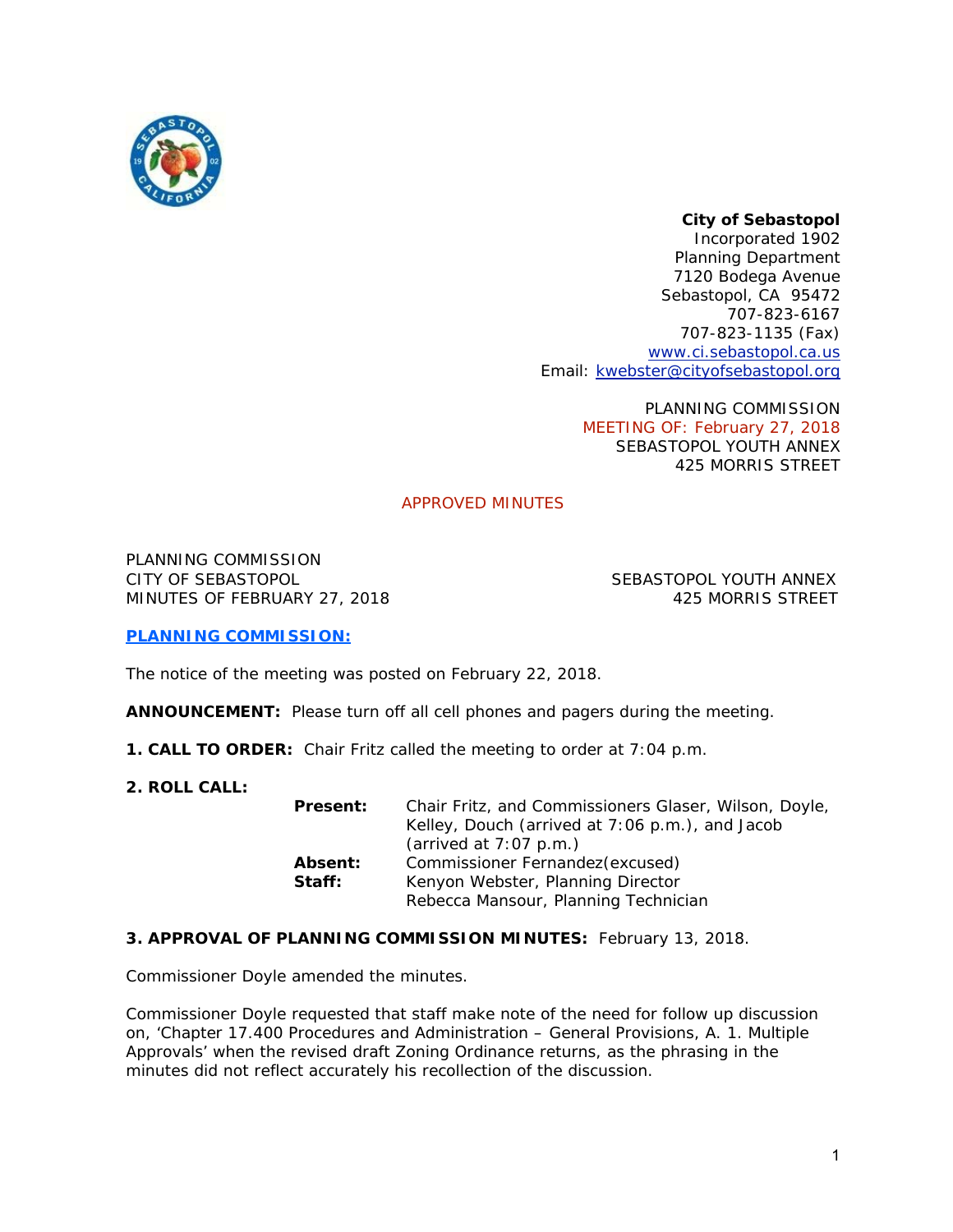Commissioners concurred that further clarification on the intent behind this may be needed.

Director Webster responded in the affirmative.

Commissioner Glaser made a motion to approve the minutes as amended.

Commissioner Wilson seconded the motion.

| AYES:    | Chair Fritz, and Commissioners Glaser, Wilson and Doyle |
|----------|---------------------------------------------------------|
| NOES:    | None                                                    |
| ABSTAIN: | Commissioners Jacob, Douch and Kelley                   |

**4. COMMENTS FROM THE PUBLIC ON ITEMS NOT ON AGENDA -** This is for items *not* on the agenda, but that are related to the responsibilities of the Planning Commission or City Council. The Commission and Council receive any such comments, but under law, may not act on them. If there are a large number of persons wishing to speak under this item, speaking time may be reduced to less than 3 minutes, or if there is more than 15 minutes of testimony, the item may be moved to the end of the meeting to allow agendized business to be conducted.

Alan Horn, a resident of Sebastopol, commented:

- Owns a business in Sebastopol.
- Is a military veteran who was trained in the use of radiation as a weapon of war.
- Is a member of the EMF Safety Network as well as a brand new organization called SCREAM (Sonoma County Radiation Education and Mitigation).
- Explained a number of handouts that he had provided to the Commission prior to the start of this meeting.
- EMF are extremely dangerous.
- We need to do what we can to reduce our exposure to EMF.
- A Use Permit application, submitted by Verizon, will soon be before the Commission.
	- This application would result in a massive increase of EMF throughout Sebastopol.
	- An environmental impact report should be required.
- PG&E has said that the science is inconclusive.
	- Given that fact alone, we should not be increasingly dramatically our exposure to EMF.
- The documents he provided show that the science is, in fact, conclusive.
- With regards to the recently received Verizon application for a Use Permit, he expressed having concerns with the application itself.
	- The application does not state the number of poles that will be equipped with these new radiation emitters.
	- Expressed public safety concerns over the potential for these poles to fall during a natural disaster.
- The radiation that will emanate from these needs to be addressed.
- Thanked the Commission for their time.

Linda Berg, a resident of Sebastopol, commented:

- Her entire life revolves around avoiding EMF.
- EMF is one of the largest health threats in the world right now.
- We are living in a manmade microwave oven.
	- Everyone is paying a lot of money for cell phones and wi-fi.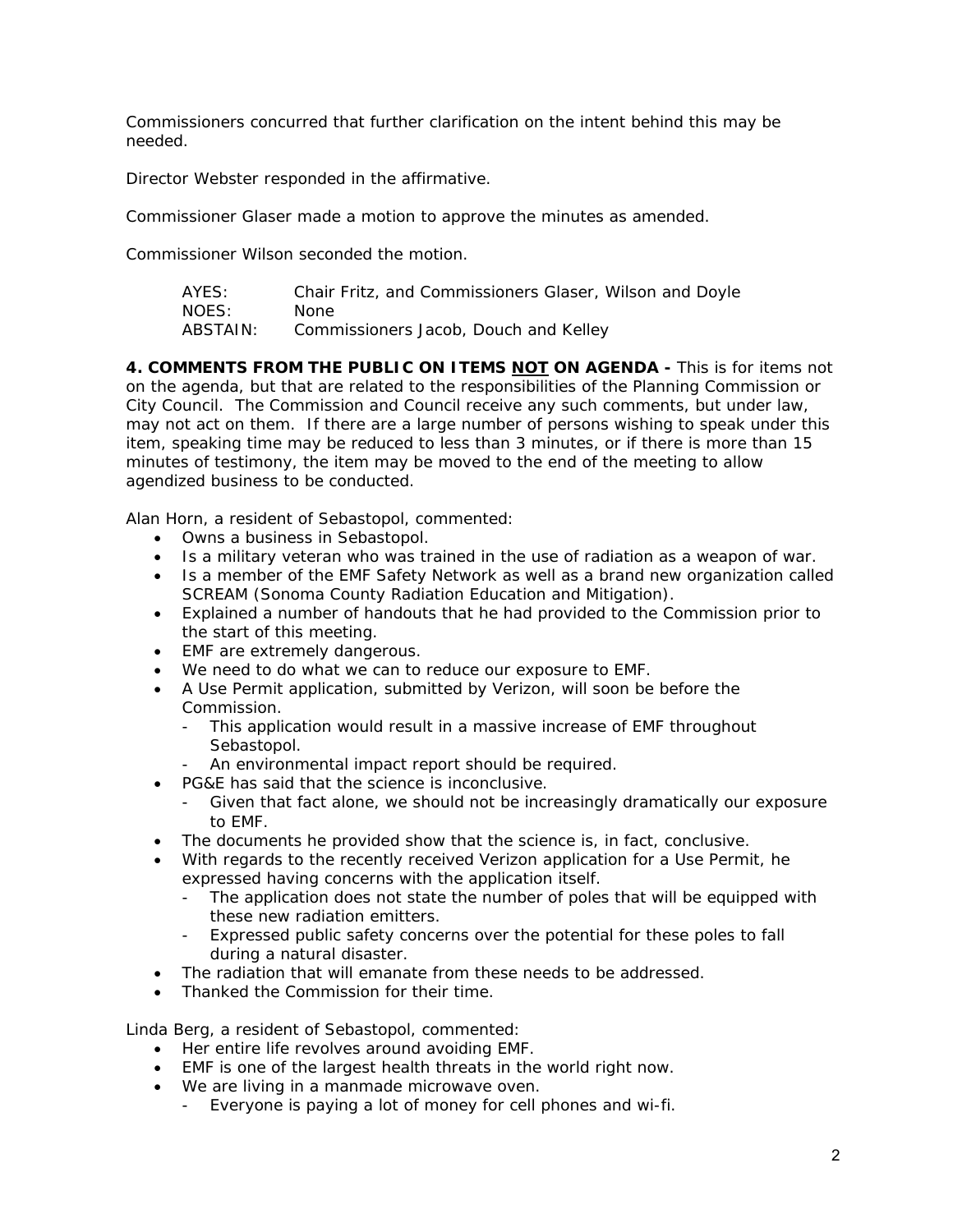- These things are essentially killing everyone whether people want to admit it or not.
- People are functioning on an assumption that this stuff is safe.
- Policies are being ignored and are going unimplemented.
- The 'Safety Chapter' of the last General Plan, which dates back more than twenty years, has very specific language about minimizing magnetic hazards.
	- The Planning Department has completely ignored these responsibilities.
	- The fact that these have gone ignored is a travesty.
- Approving the Use Permit request that was recently submitted by Verizon would be a step in the wrong direction.
- The new General Plan calls for EMF exposure reduction as well.
- Spoke on the meter she carries which measures the unsafe levels in any given place due to EMF.
- Wants to educate the public on the danger of electropollution and electrosmog.
- We should be considering air space, not just land.
- We need to do more to bring down our dirty electricity.
	- Fluorescent lights are no good.
	- PG&E's SmartMeter has got to go.

Chair Fritz asked Ms. Berg to wrap up her comments as she had exceeded the allowable timeframe.

Ms. Berg comments continued:

- Referred to a bill in Oklahoma that lays the groundwork to remove all SmartMeters from a town there.
	- There is a global movement on this.
	- We can do it.

Paul McGavin, a resident of Petaluma, commented:

- His daughter is homeschooled and attends a school in Sebastopol two days per week for socialization.
- They do this because schools that have wi-fi are not safe.
- Is an expert on the subject.
	- Has received training on how to measure and mitigate microwave radiation.
	- Understands exactly how it works.
- Was very instrumental in getting a veto of Senate Bill 649 which would have given local communities no say over whether these kinds of antennas would be installed on poles in neighborhoods at some nominal price.
	- What this did was given back to local communities the ability to still work under the Telecommunications Act of 1996.
- The important point to consider is whether or not the applicant has shown that there is a significant gap in coverage to warrant the request.
	- If Verizon can prove that there is a significant gap in coverage through substantial evidence (actual meter readings, actual calls that cannot be made), they can then come in and preempt your local authority.
	- If the ability to make a phone call exists, and they cannot prove that there is a significant gap in coverage, they cannot preempt your local authority.
- People who take an oath of office to protect the constitutional rights to privacy and safety of its residents, are required to do so.
- Spoke on the health effects of microwave radiation.
- We're all electrical.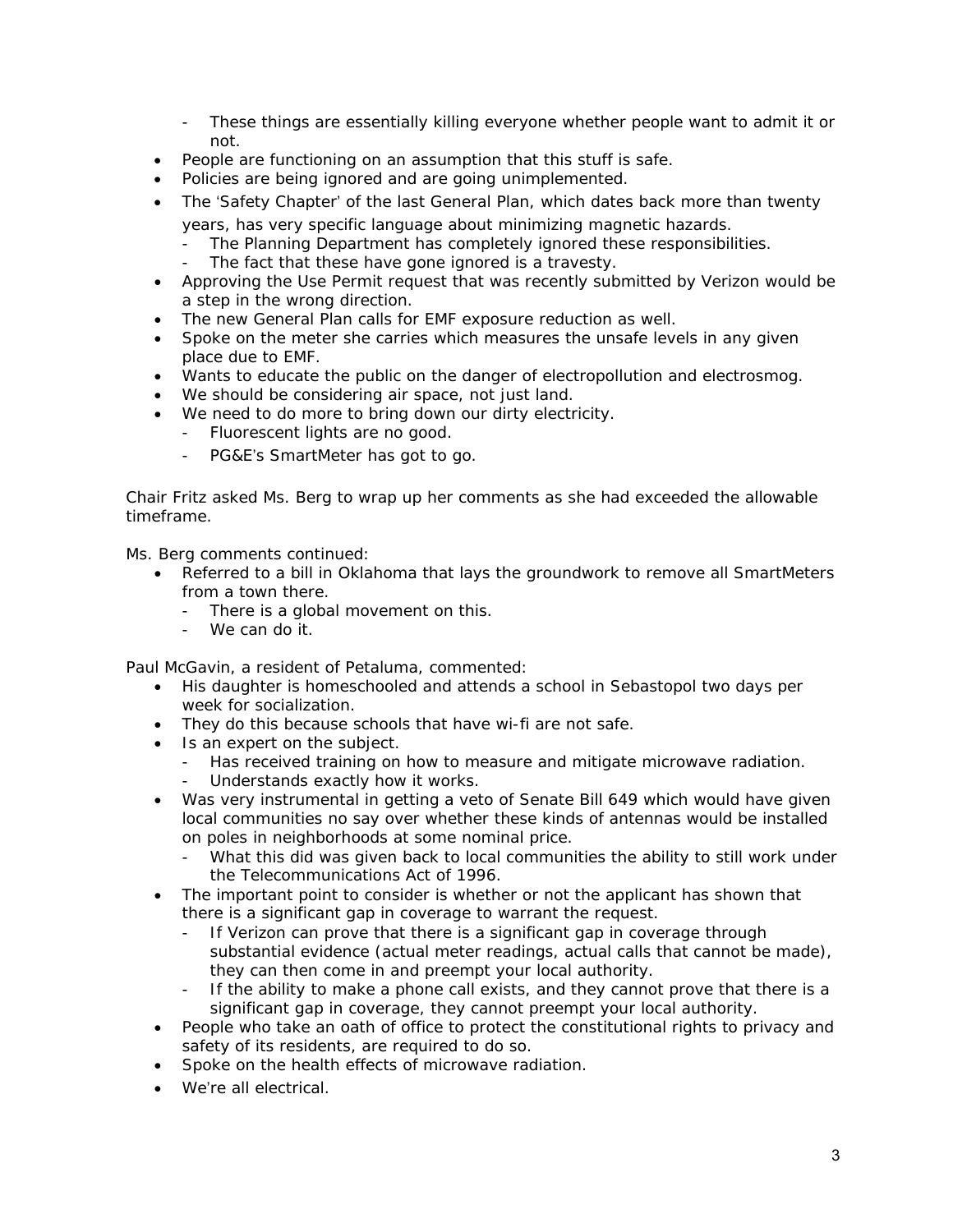- The cancer of these towers is that they increase in size and with and number once you let one of them into a residential area.
	- These should be kept in commercial zones.
- Thanked the Commission for their time.

Hearing nothing further, Chair Fritz closed the public comment period.

# **5. STATEMENTS OF CONFLICTS OF INTEREST:** There were none.

#### **6. PLANNING DIRECTOR'S REPORT (Update on Future Agendas, Action of Other Boards and City Council)**

Director Webster provided the following update:

- At the last City Council meeting, the Council:
	- Introduced the first reading of the comprehensive cannabis ordinance.
	- In addition to what was recommended by the Commission, the Council added one more delivery allowance. Other than that, some less significant changes were made.
	- Second reading of the comprehensive cannabis ordinance is next, with an expected effective date in early April.
- At the City Council meeting on March 6, the Council will:
	- Consider an appeal of the Use Permit that was recently approved by the Planning Commission to allow an Anytime Fitness to operate at 131 South Main Street.
- At the City Council meeting on March 20, the Council will:
	- Conduct design review of a proposal, submitted by Armstrong Development, for a retail building on the CVS site.
	- The City Council's design review authority for this project comes as a result of litigation.
- At the Planning Commission meeting on March 13, the Commission will:
	- Consider a Use Permit application for two microcell installations on utility poles in the South part of Sebastopol.
	- Consider a Use Permit for Seismic Brewing which is proposed to go into the building which sits at the corner of Sebastopol Avenue and Morris Street in The Barlow.
	- Conduct Preliminary Review of a proposed development of 18 townhomes which is proposed for the vacant lot behind the bike store and paint store off of Sebastopol Avenue.
- At the Planning Commission meeting on March 27, the Commission will:
	- Consider the final draft of the full package of Zoning Ordinance text amendments.
	- Depending on how far the Commission gets on the draft Zoning Map tonight, this meeting may also include a Public Hearing on the draft Zoning Map.

Commissioner Kelley requested that Director Webster transmit a copy of the comprehensive cannabis ordinance, as introduced by the City Council, to the Commission.

Director Webster responded in the affirmative.

The Commission asked questions of Director Webster.

# **7. CONSENT CALENDAR (PUBLIC HEARING IF REQUESTED):** (none)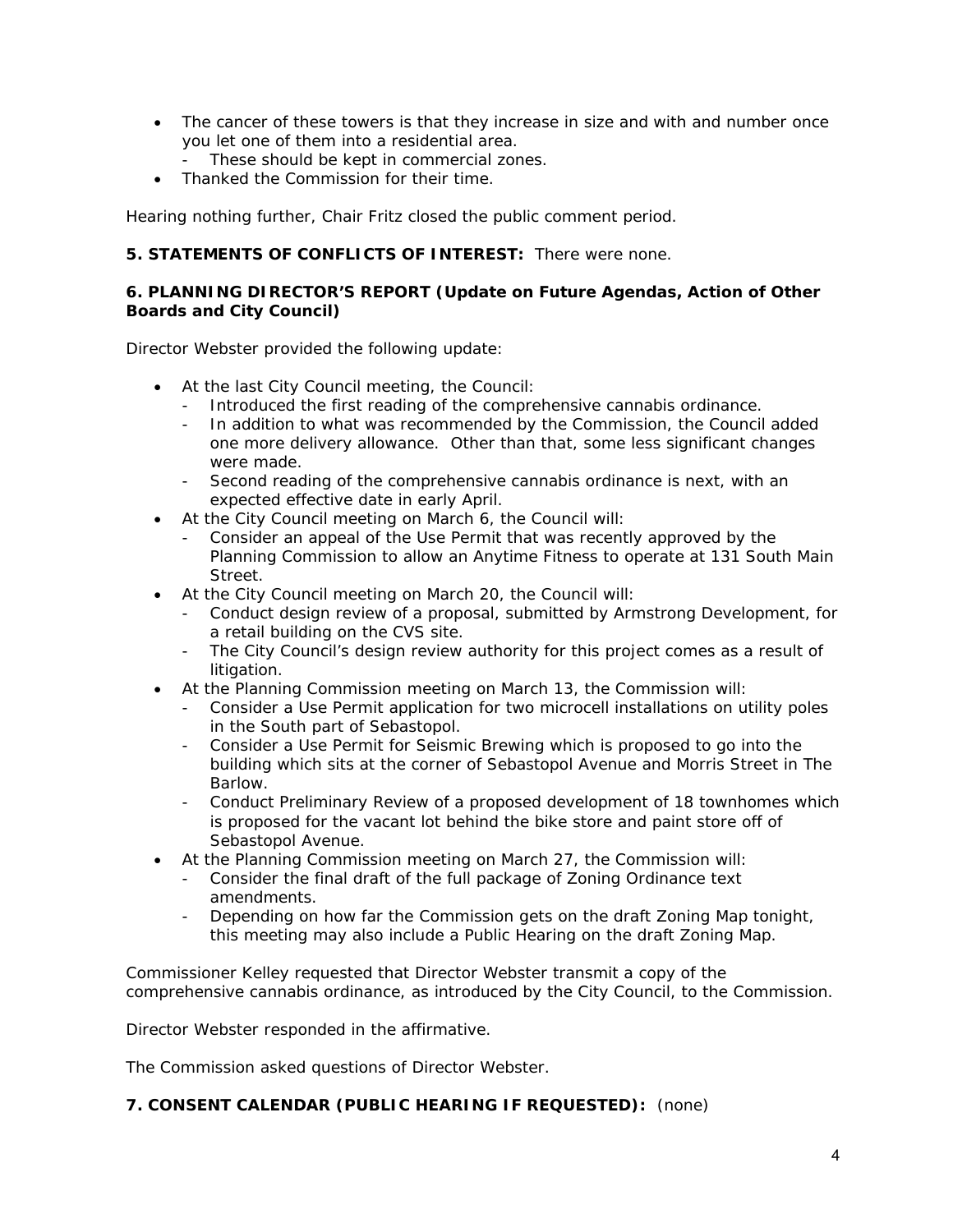#### **8. PUBLIC HEARING:** (none)

#### **9. DISCUSSION:**

**A. DRAFT ZONING MAP, PRELIMINARY REVIEW:** Following adoption of a new General Plan, the Commission has been engaged in a comprehensive revision of the Zoning Ordinance. A new related element is corresponding revision of the Zoning Map to achieve consistency with both the new General Plan and the revised Zoning Ordinance. In addition, the Map revision project may address anomalies and inconsistencies in the current Zoning Map. The Commission will conduct a preliminary review of the draft Zoning Map, and may provide direction for revisions. A revised draft Zoning Map will be the subject of a public hearing scheduled for the Commission meeting on March 27, 2018, after which the Commission may make further revisions and forward the draft Map to the City Council, who will also conduct a public hearing prior to its adoption.

Director Webster noted that Ms. Thompson of De Novo Planning Group couldn't make it as she was sick.

Elise Carroll of De Novo Planning Group was present.

In response to questions that were raised on conflicts of interest at the last meeting, Director Webster commented:

- In speaking with the City Attorney, there is a legal provision that states that broad discussions relative to rezoning of larger areas would not constitute a conflict of interest.
- However, that is not really what we're doing with this map.
- Commission members should recuse themselves based on the 500' radius for their property and abstain from voting on any related matter.
- If there is an obvious conflict, the Commission member should abstain from discussing that particular piece.

Director Webster discussed process and provided an introduction.

The Commission asked questions of Director Webster throughout their discussion.

Director Webster asked to hear from the Commission on Zoning District, 'RA'.

The Commission asked questions but had no comment.

Director Webster asked to hear form the Commission on Zoning District, 'RSF-1'.

Commissioner Doyle commented that the colors are not distinct enough.

Commissioner Doyle commented that Stefenoni Court should not be in this district.

Director Webster concurred that 'RSF-1' does not make sense for these lots, and commented that changing the zoning of Stefenoni Court to 'RSF-2' or other, to indicate that the lots are actually smaller in size and that many of them have duplexes on them, would be appropriate.

Commissioner Doyle suggested that Stefenoni Court be rezoned to, 'RM-M'.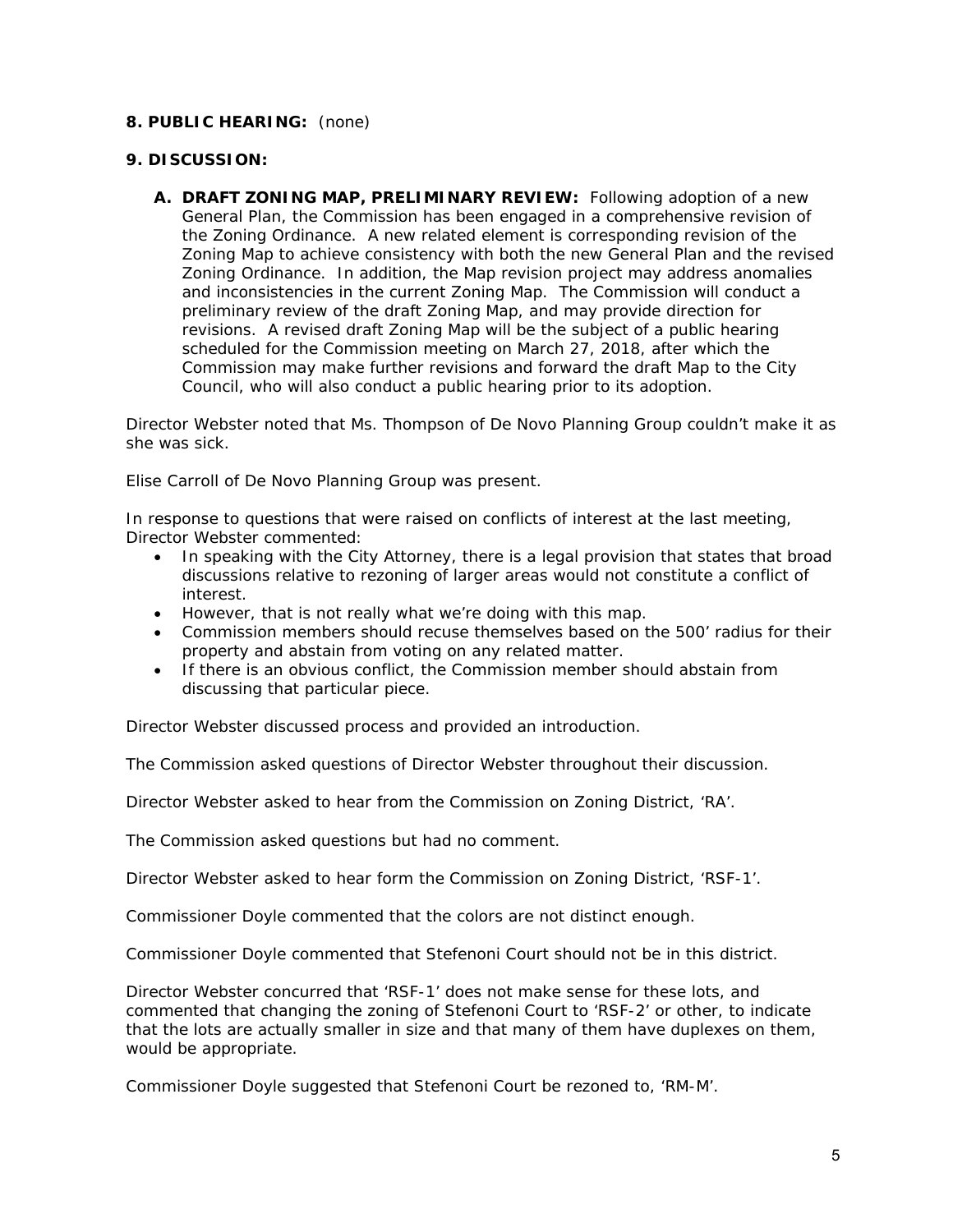Hearing no support for rezoning Stefenoni Court to 'RM-M,' Director Webster suggested that rezoning Stefenoni Court to, 'RSF-2' or 'RD' may be appropriate.

Chair Fritz commented:

- The duplex, no-duplex zoning is very bizarre.
- We have way too many zoning districts.
	- Would like to combine some of the districts.
	- Doesn't see why, 'CO,' 'CG,' and 'O' can't be combined.
	- Suggested that some of the residential zones be combined as well.

Commissioner Doyle commented:

- Does not support allowing duplexes in 'RSF-2'.
	- Duplexes should be maintained in specific areas.

Chair Fritz commented:

- Suggested that duplexes be allowed in a new zone.
	- Said zone has been referred to in prior discussions as, 'RSF-3'.

Commissioner Glaser commented that the General Plan has eleven categories and the Zoning Ordinance has 18 zoning districts.

Based on the definition of a 'duplex,' as he understood it, Commissioner Glaser disagreed with Commissioner Doyle on placing a restriction on duplexes in 'RSF-2'. He explained that in his understanding, a duplex would mean a shared wall between units, which he didn't believe would change the nature of a neighborhood.

Commissioner Doyle responded:

- Explained that the definition of a 'duplex' is when two units are on one parcel.
	- Because of that, duplexes tend to be rentals.

Chair Fritz noted that they could also share a wall.

Commissioner Doyle commented:

- Would be interested in having a discussion about a zone that may allow a zero lot line on one side, instead of requiring a small lot subdivision as has been the case.
- In terms of zoning districts, 'RSF-1' and 'RSF-2' should remain.
	- The other residential zoning districts should be discussed further.

Chair Fritz commented:

- 'RSF-3,' 'RD,' and 'RD-2' should be combined into one residential zoning district.
	- We need one residential zoning district that will allow multiple housing options.
	- It should be more dense and closer to our downtown.

Commissioner Doyle commented that the much discussed, 'RSF-3' wouldn't be named, 'RSF' because it would not be a single-family residential zone.

Commissioners concurred.

Chair Fritz commented that the 'RSF-3' zoning district could allow single-family, duplex, triplex or fourplex developments.

Commissioners concurred.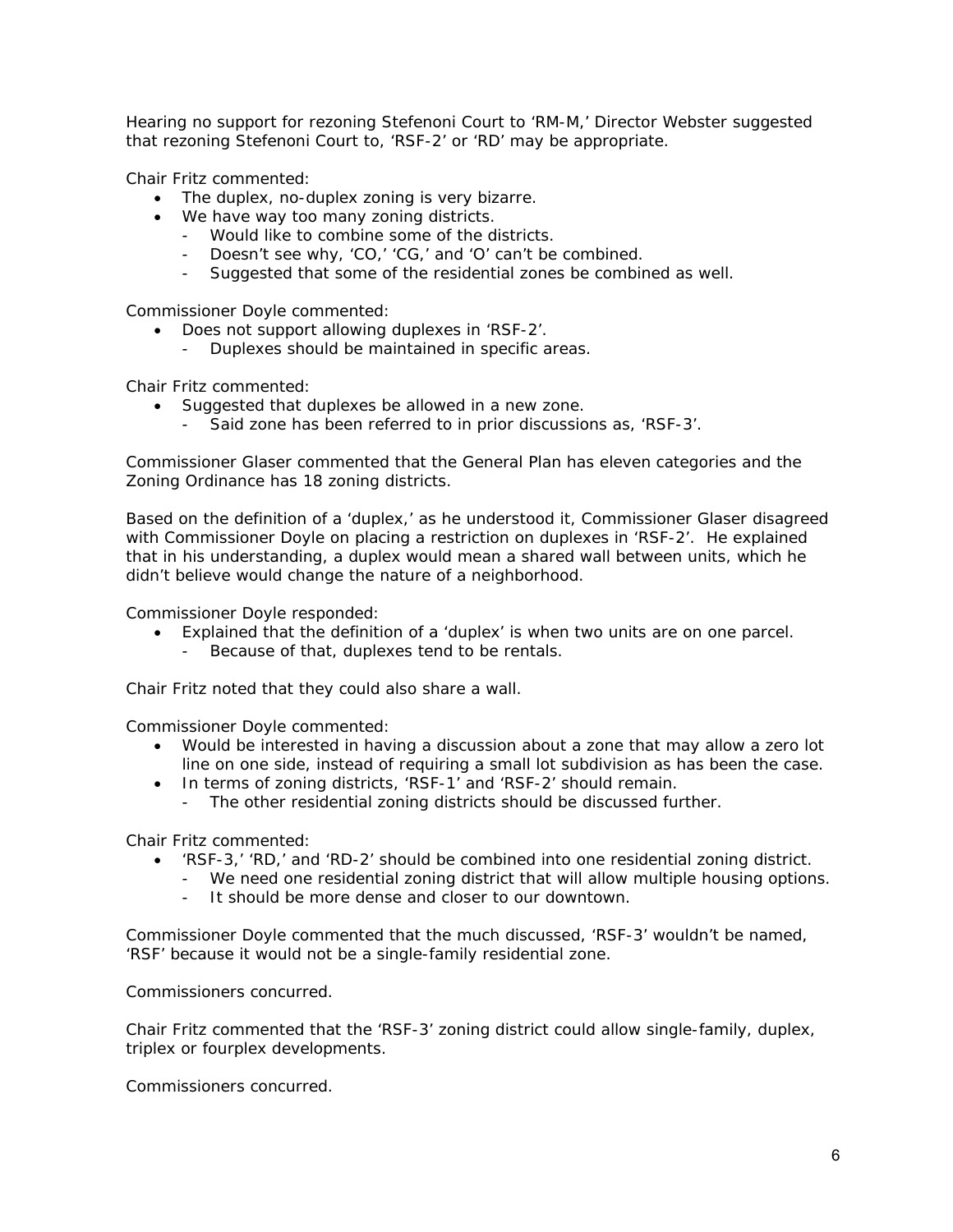Commissioner Doyle noted the likelihood for greater public outcry if significant rezoning.

Commissioner Glaser commented:

- In Sunnyvale, instead of changing the zoning, the City Council made a provision in the city for the neighborhood to petition for constraints on the neighborhood.
	- It can work.

Commissioner Doyle commented that he would not support that approach.

Commissioner Glaser commented:

- If we're looking to make more housing opportunities available for people, most of our city is zoned RSF-2.
- Increasing the density by decreasing the lot size won't necessarily change the nature of the neighborhood, or make more housing available.
- Flag lots are not an ideal way to do housing.

Commissioner Doyle commented:

- Agreed on the need for creation of a residential zoning district that will allow for a variety of housing options, particularly in areas that are closer to our downtown.
- Making smaller lots will give some opportunity over time for greater density.

Director Webster commented:

- The Commission can direct the consultant to take a good, hard look at combining 'RSF-3,' 'RD,' and 'RD-2'.
	- Consider parameters about lot size that relate to density allowances.
	- Circle back to the text amendments in the Zoning Ordinance for standards to ensure that what they come up with makes sense.
	- If it does, perhaps some of the residential zoning districts
	- The same may be true for commercial zoning districts, 'CO,' and 'O' as they are very similar.

Commissioner Doyle commented:

- Referred to the parcels along First Street that are recommended to be rezoned from 'RR' to 'RSF-1'.
	- Some of these parcels would be large enough to subdivide.
	- By this change alone, we're gaining the potential for development.
- Referred to a corner property on Leland Street, between First Street and Jewell Avenue, where a property owner wanted to do a lot split some years back.
	- Commented that the requirements are too onerous for development in a semirural area.
	- Due to the requirements and the costs associated with them, the project was never developed.

Director Webster responded that the matter of those requirements could be initiated by the Planning Commission for future discussion outside of this process. Alternatively, a land owner could request that those requirements be reviewed.

Chair Fritz commented:

 Referred to a number of non-conforming lots in the 'RSF-2' zoning district, most of which are in our older neighborhoods, and commented that it would seem to make sense to pull them into 'RSF-3'.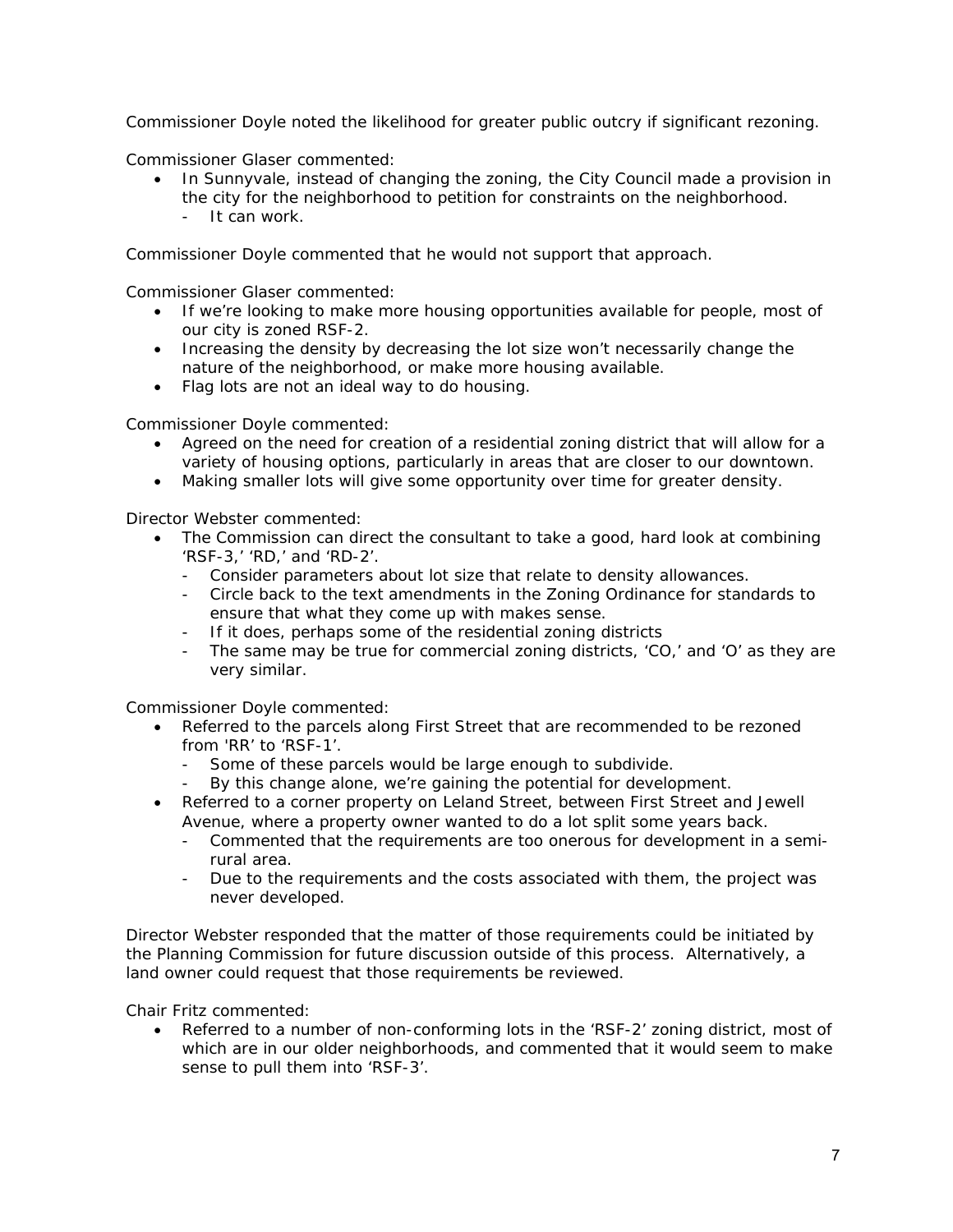- He identified the area on the map as, Florence Avenue, Huntley Street, High Street, Calder Avenue, and Hayden Avenue, as have a lot of nonconforming lot sizes.
- Rezoning them would allow them to be brought into compliance.

Commissioner Doyle commented:

- In response to Chair Fritz, he expressed not being in support of rezoning Florence Avenue.
- The areas of West Street, Snow Street, Strout Avenue, Pitt Avenue, and the bottom half of Wilton Avenue have a lot of multi-family housing.

In response to a questions, Director Webster commented that most of the parcels that are marked on the Zoning Map as being legal nonconforming are not proposed for rezoning.

Commissioner Douch commented:

- Opposed to rezoning legal non-conforming lots, as Chair Fritz suggested, because they're quite spread out.
- Supports combining like districts as appropriate.
- Expressed unease about changing the zone of large chunks from low density to high density.
- Rezoning the properties along Johnson Street to be in conformance makes sense because it is already a dense area.
- Likes Director Webster's earlier suggestion.

Circling back to their earlier conversation, Commissioner Jacob commented that Stefenoni Court doesn't feel at all like 'RSF-1'.

Stefenoni Court feels more like 'RSF-2'.

Chair Fritz concurred on Stefenoni Court feeling more like 'RSF-2'.

Director Webster asked if there was consensus among the Commission to rezone Stefenoni Court to 'RSF-2'.

Commissioners agreed to rezone Stefenoni Court to at least 'RSF-2'. The other option would be changing it to, 'RD' due to the number of duplexes in the neighborhood.

Commissioner Jacob commented:

- Would like to have less legal nonconforming properties.
	- Would like to change these legal nonconforming properties to conforming properties, as much as possible.

Commissioner Doyle commented:

- Expressed not having a problem with nonconforming uses.
	- At least you'd know that neighborhoods wouldn't be brought further into nonconformance because those uses don't conform to the underlying zoning to begin with.
	- Allowing nonconforming uses to become conforming means that the use will then be allowed by right for all of the properties in the zone which could lead to a radical change.
	- Properties that are legal nonconforming are legal.
	- Trying to legalize nonconforming properties is the wrong thing to look at.
	- Nonconforming uses should not influence their discussion at all, unless there is a prevalence in an area, in which rezoning may make sense.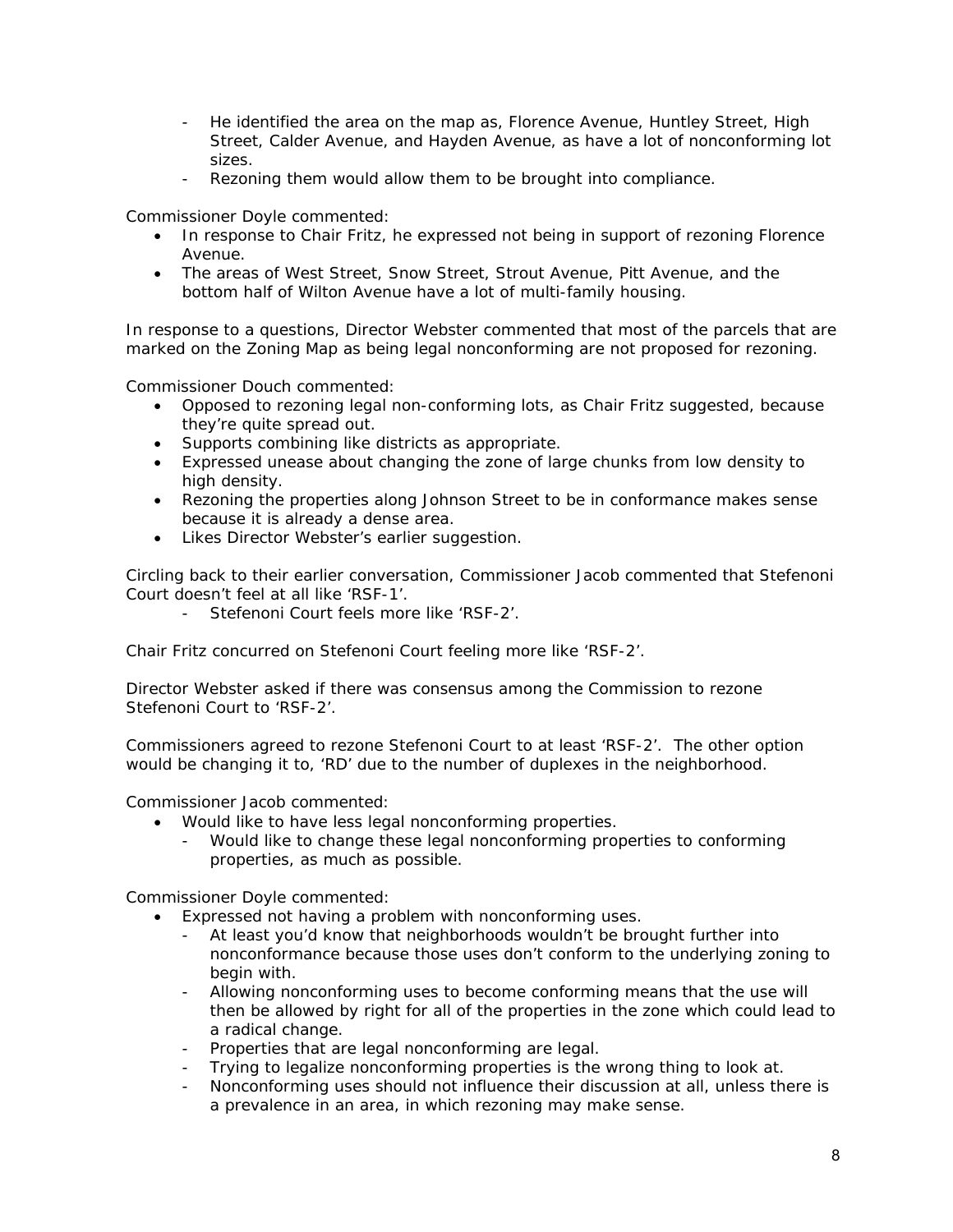We need to look at how we want the land use to be going forward.

Vice Chair Douch commented:

- 'Duplex' should be dropped from 'RD' and 'RD-2'. They're just residential zones that allow for a variety of housing options.
- Duplexes cannot be constructed in 'RSF' districts.

Commissioner Doyle commented:

- 'RD' and 'RD-2' could be combined and renamed 'RM' for residential, multiple family.
- Ms. Thompson indicated that elimination of 'RM-M,' as there is only one property that is zoned that way, may be appropriate.
	- Perhaps 'RD' and 'RD-2' could become 'RM-M'.

Chair Fritz commented that he doesn't understand the need for a 'RD' and an 'RD-2' zone.

Commissioner Doyle expressed difficulty discerning between some of the colors on the draft Zoning Map.

Vice Chair Douch commented:

- Suggested reducing the minimum lot size of 'RD' lots in order to eliminate 'RD-2', unless 'RD' is eliminated.
	- Proposed removal of 'RM-M' and 'RD-2'.
	- Retain 'RD' or eliminate it and create a zoning district that would encompass multiple housing options and name it 'RM' for residential, multiple family.

Chair Fritz commented:

 In response to Vice Chair Douch, our residential zoning districts would be 'RSF-1,' 'RSF-2,' 'RM' for residential, multiple family and 'RM-H' for high density, multiple family.

Commissioner Doyle commented that Ms. Thompson wanted the Commission to discuss where an 'RSF-3' might be applied.

Commissioner Glaser commented:

Zoning should be based on density, not on the nature of the buildings.

Commissioner Doyle commented:

- Because the costs to build are so high, developers will opt to maximize their development potential to the fullest extent that the zoning will allow.
- The reasons for zones is to fend the density.
- If we change a lot of parcels to 'RM', they'll eventually be built out to the maximum that the zoning will allow.
	- The size of the lots will be the limiting factor.
- Zero lot lines are not that desirable

Chair Fritz agreed with Commissioner Doyle on the size of the lots being the controlling factor.

Director Webster stated that there appeared to be consensus on:

- Not having the 'RD-2' zone.
- Consolidation of 'RD,' 'RM-M' and 'RD-2' zones.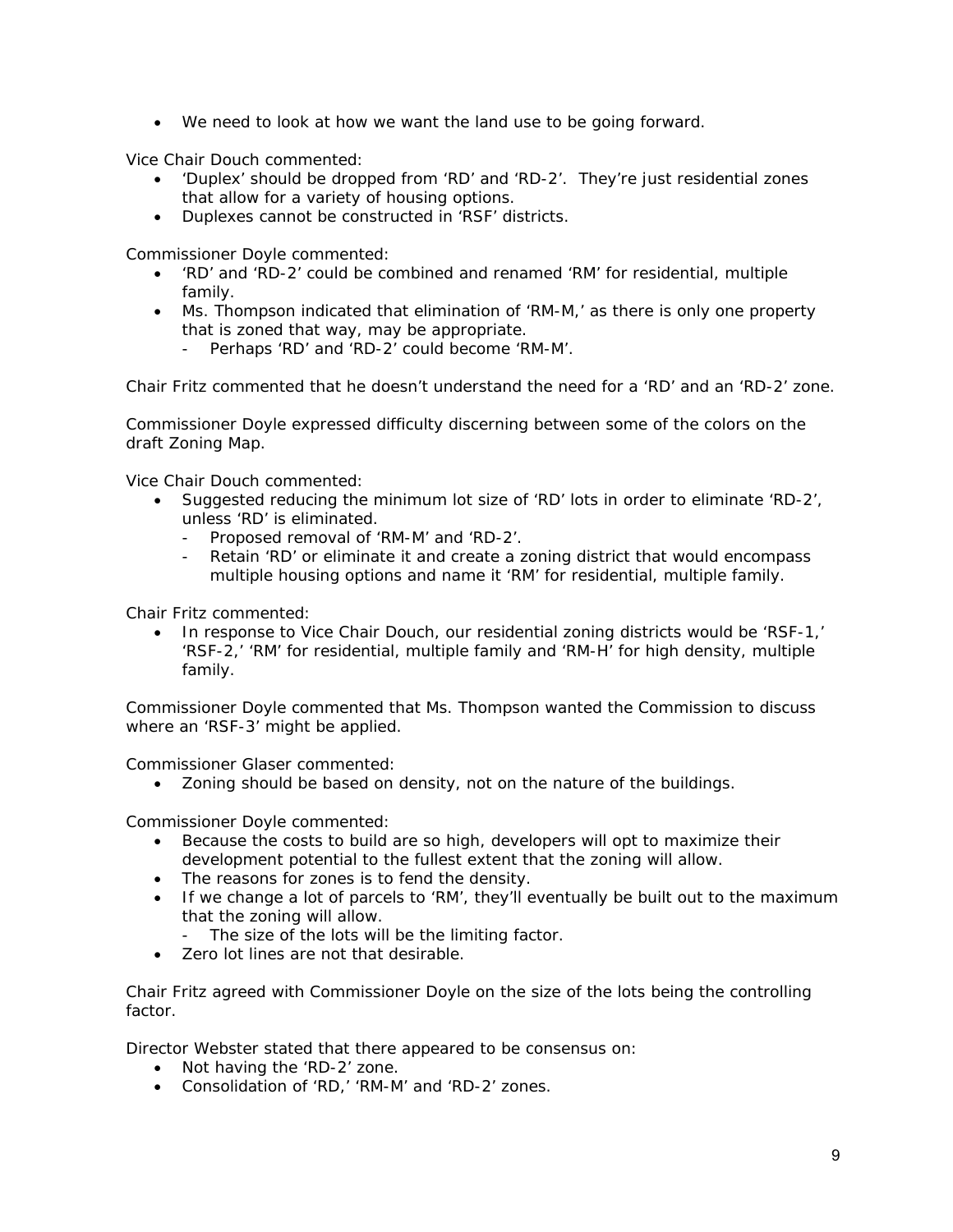Commissioner Doyle commented that the Commission needs to study these issues more.

Director Webster commented:

- Another map will come back for the Commission to study further and public notices will be sent out.
	- Or, if the Commission would prefer, the map can come back for another round of preliminary review prior to public noticing.

Commissioner Glaser referred to square footage for lot size and asked if one could also specify square footage per residence.

Commissioner Doyle commented that he would not support that.

Director Webster responded that yes, it could be possible to specify the square footage per residence.

Vice Chair Douch commented that that is where density comes in.

Commissioner Glaser commented:

- Clarified that he was suggesting requiring a certain number of square feet for the lot based on the number of residences.
	- Using the number of square feet of lot per residence to induce contractors to distribute their density with different housing options.

Commissioner Doyle responded:

- That would just be adding another regulation.
- Lot size is still the controlling factor along with requirements such as setbacks, height, parking, etc.

In response to Commissioner Glaser, Vice Chair Douch commented that he believed the solution to be apparent without the need to do that by going to an, 'RM' and an 'RM-H'.

Commissioner Doyle commented:

- The addition of an, 'RM-L' may also be appropriate.
- Our existing 'RM-M' hasn't been used.

Vice Chair Douch commented:

We could go ahead and eliminate 'RM-M' and create an 'RM'.

Commissioner Doyle commented that alternatively, the Commission could retain 'RM-M' and rezone properties to that zoning district instead of creating a brand new one.

Vice Chair Douch concurred.

Commissioner Doyle commented:

 We would then need to take a better look at what the multiple family zoning districts currently mean, and what they could mean.

Vice Chair Douch commented:

- With regards to the proposed 'RM,' the Commission would need to figure out whether the minimum lot size of 5,000 square feet is appropriate.
- In addition, the Commission would need to further explore the proposed 'RSF-3'.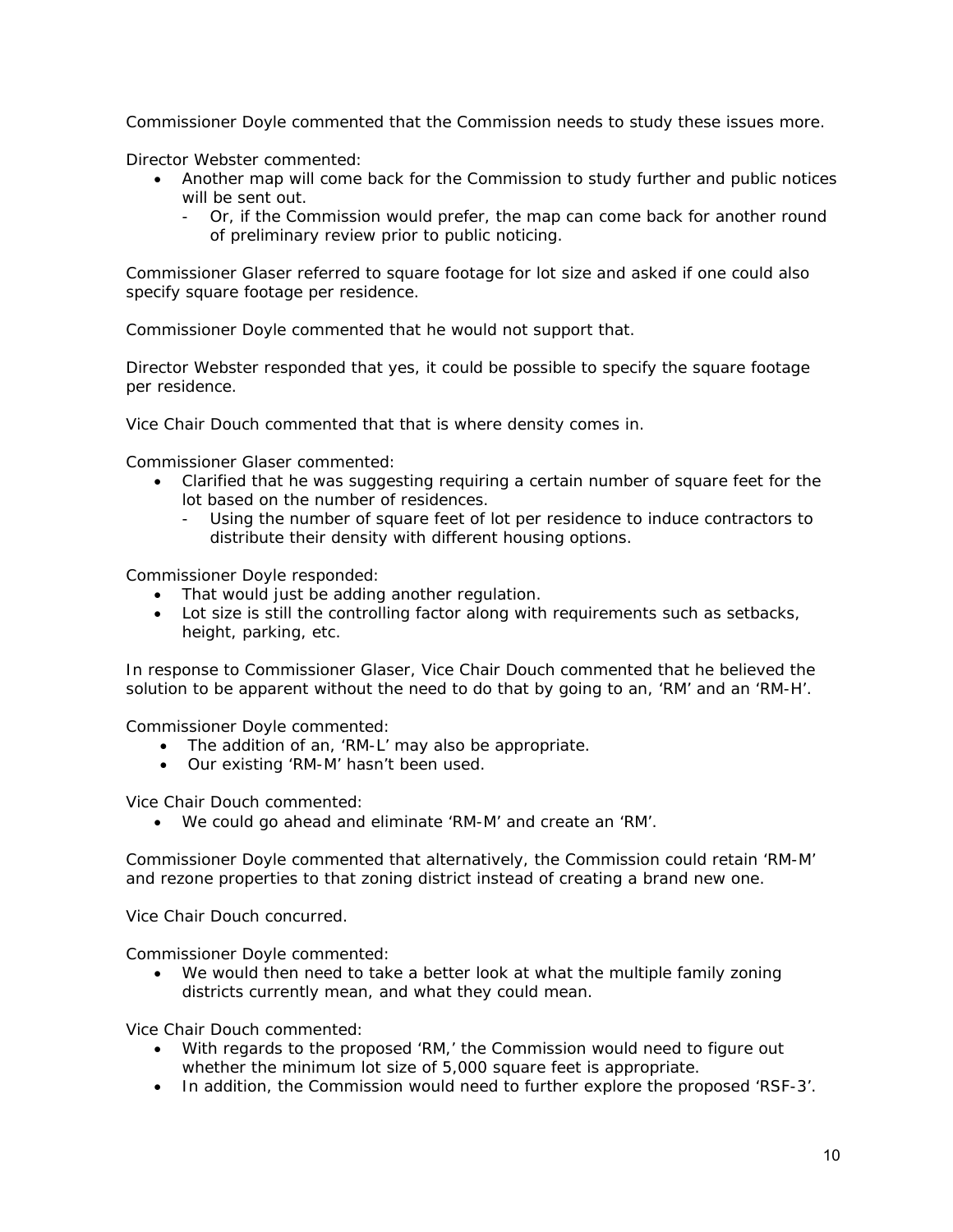The Commission concurred.

Commissioner Doyle commented:

- The issue with 'RM' is that we'd need to understand what would be proposed to be in it and what the existing neighborhoods are in terms of a potential disruption to the feel of those neighborhoods.
	- We'd also need to look at what the land use designation is for those various lots.

Chair Fritz commented:

- The minimum lot size in 'RM-M' is 6,000 square feet.
- The minimum lot size in 'RD' and 'RD-2' is 5,000 square feet.
- Given that, he suggested dropping the 'RM' to 5,000 square feet.

Commissioner Doyle concurred and commented that it may be best to refer to the proposed 'RM' as 'RD' for purposes of their discussion to not add unnecessary confusion.

Director Webster concurred.

Commissioner Doyle commented:

- Right now 'RD' allows single-family and duplex.
- The Commission could change 'RD' to allow single-family, duplex, triplex, and fourplex developments, reduce the minimum lot size, and leave it at that.

Director Webster stated that there appeared to be consensus on:

- The discussed type of consolidation, as appropriate.
- Retaining 'RD'.
- Eliminating 'RD-2' and 'RM-M'.

The Commission concurred.

There was a general consensus among the Commission to remove the housing type from the district names (i.e., RD-2 and RD Districts, Duplex Residential).

Director Webster asked to hear on:

- Any additional comments from the Commission on Zoning District, 'RSF-1'.
- Comments from the Commission on Zoning District, 'RSF-2'.

The Commission agreed that the three properties at the end of Brookside Avenue that are zoned 'RSF-1' should be changed to 'RSF-2' to be consistent with the surrounding area.

- Commissioner Glaser abstained from this discussion due to a conflict of interest.

Director Webster commented that the Commission had pretty well discussed 'RD' and 'RD-2' and asked for any further comments.

There were none.

Chair Fritz noted the variety of zoning districts on Leland Street and commented that it didn't feel right.

Commissioner Glaser concurred and responded that those properties are very rural right now.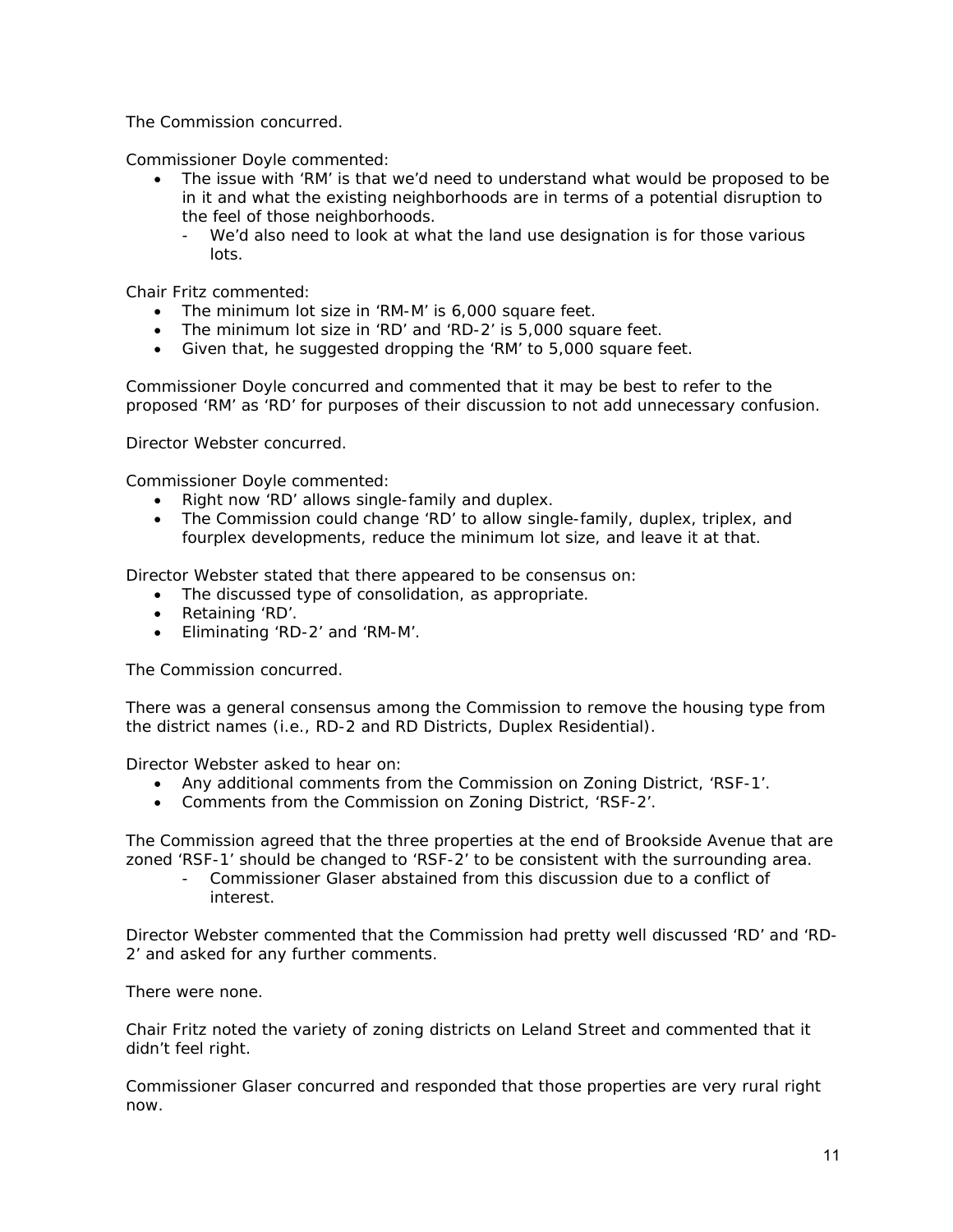Commissioner Doyle expressed difficulty discerning between the colors for 'RA' and 'RM-M' on the draft Zoning Map.

For the five parcels north of Leland Street, west of Jewell Avenue, and southeast of Bodega Avenue, the Commission agreed to rezone them to 'RSF-2'.

- Commissioner Jacob abstained from this discussion due to a conflict of interest.

Director Webster asked for any further comments on 'RD'.

Commissioner Doyle asked if the parcels on the east side of Robinson Road should be rezoned to 'RSF-2'.

Vice Chair Douch said no because they abut 'RA'.

Commissioner Doyle concurred.

After additional discussion, the Commission agreed to leave the parcels on the east side of Robinson Road as is.

Director Webster noted that the Commission had already discussed 'RM-M' and asked for comments on 'RM-H'.

For the six parcels north of Washington Avenue, east of Huntley Street, and west of Bodega Avenue, the Commission agreed to change them back to 'RSF-2'.

Commissioner Doyle commented that the site, of the formerly proposed Laguna Vista project, should not be zoned 'RM-H' if the City is never going to allow high density development there due to the wetlands and ESOS policies.

- Suggested changing the zoning.

Chair Fritz suggested changing the zoning to 'RM-M'.

Director Webster responded that changing the zoning would be inconsistent with the General Plan. In addition, he stated that there are State laws about downzoning that we would have to look at.

There were no further comments on 'RM-H'.

Director Webster asked to hear from the Commission on Zoning District renaming.

The Commission agreed that the districts would need to be worked on further due to the fact that some districts were being combined.

Director Webster asked to hear from the Commission on 'CO'.

The Commission agreed to consolidate the 'CO' and 'O' districts.

Commissioner Doyle referred to 8086 Bodega Avenue and commented:

- It's currently zoned 'RM-H' and the draft Zoning Map has it changed to 'CG'.
- This property has an approval for a bed and breakfast inn.
- The land use designation is 'CO'.
- Asked staff and the consultant to follow look into what may be the appropriate zone for this parcel.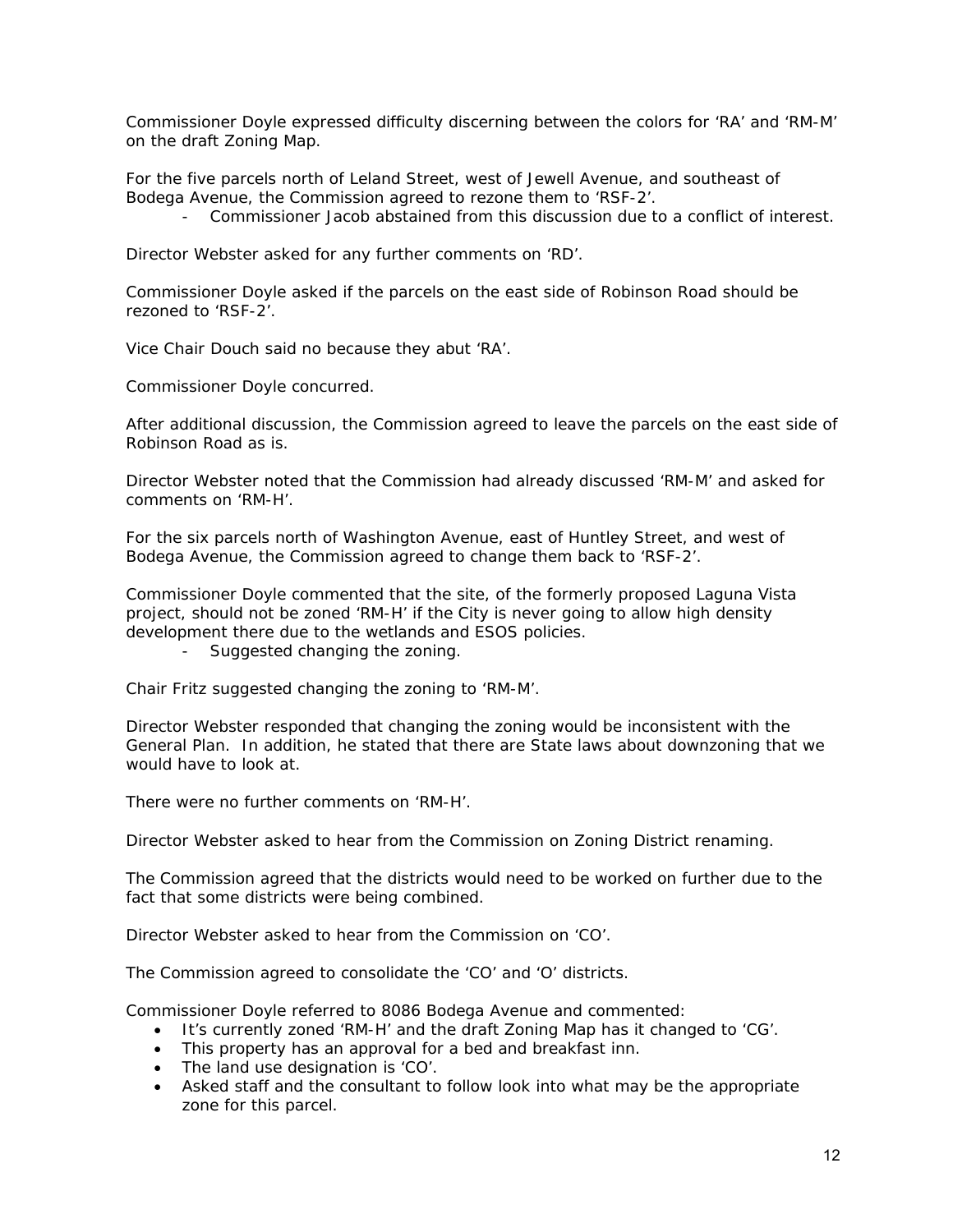Director Webster commented:

- The zoning has to be consistent with the General Plan.
- Can flag this as a parcel where the General Plan map may need fixes, which could be part of a future map cleanup process.

Commissioner Doyle commented:

- Referred to the two parcels, one on each side of Bodega Avenue, on the west side of High Street.
	- They are proposed to be rezoned from 'O' to 'CD'.
	- Asked for discussion on the appropriateness of changing the district.

After some discussion, the Commission agreed to accept the proposed rezone to 'CD' as that would be consistent with the General Plan.

Director Webster asked to hear from the Commission on 'CN'.

The Commission expressed support for removal of 'CN'.

Director Webster asked to hear from the Commission on 'CM'.

Chair Fritz asked if this new zone for The Barlow area would be consistent with the General Plan.

Director Webster stated that it would as it is still an industrial district.

The Commission expressed support for creation of 'CM' as proposed.

Director Webster asked to hear from the Commission on 'CF'.

Commissioner Doyle commented:

 Referred to the expansion area of the Skategarden Park, which is on the east side of Flynn Street, and commented that that should not be zoned residential.

Chair Fritz noted that the General Plan still calls for high density residential there.

Director Webster responded:

 Can flag that as an area where the General Plan map may need fixes, which could be part of a future map cleanup process.

The Commission concurred.

Commissioner Wilson commented:

The School District offices on Johnson Street should be 'CF'.

Director Webster responded:

 Can flag that as an area where the General Plan map may need fixes, which could be part of a future map cleanup process.

Chair Fritz asked if the 'CH' district was necessary.

Director Webster responded:

 Unless the General Plan poses a problem, could eliminate 'CH' by incorporating its use allowances, by Use Permit, into the 'CG' district.